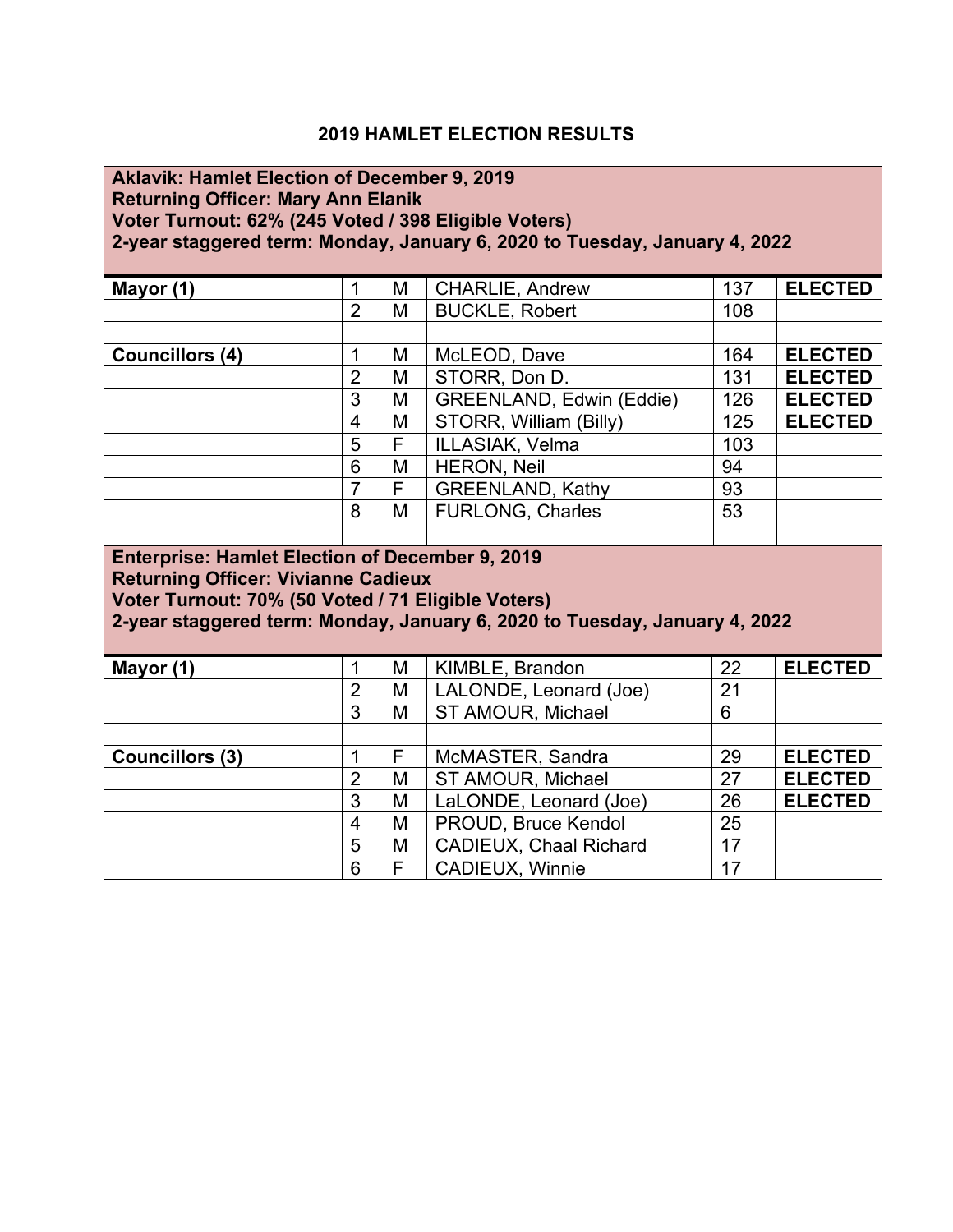### **Fort Liard: Hamlet Election of December 9, 2019 Returning Officer: Marie Kotchea Voter Turnout: 38% (120 Voted / 320 Eligible Voters) Term: 2-year term: Monday, January 6, 2020 to Tuesday, January 4, 2022**

| Mayor (1)                                                                                                                                                                                                                          | 1              | F | <b>DENERON, Hillary</b>     | 71  | <b>ELECTED</b> |  |
|------------------------------------------------------------------------------------------------------------------------------------------------------------------------------------------------------------------------------------|----------------|---|-----------------------------|-----|----------------|--|
|                                                                                                                                                                                                                                    | $\overline{2}$ | M | <b>GONET, Mike</b>          | 68  |                |  |
|                                                                                                                                                                                                                                    |                |   |                             |     |                |  |
| <b>Councillors (6)</b>                                                                                                                                                                                                             | 1              | F | <b>CAPOT BLANC, Julia</b>   | 122 | <b>ELECTED</b> |  |
|                                                                                                                                                                                                                                    | $\overline{2}$ | M | <b>WOEHL, Collin</b>        | 116 | <b>ELECTED</b> |  |
|                                                                                                                                                                                                                                    | 3              | F | <b>HARDISTY, Kathie</b>     | 99  | <b>ELECTED</b> |  |
|                                                                                                                                                                                                                                    | 4              | F | <b>KOTCHEA, Cathy Marie</b> | 94  | <b>ELECTED</b> |  |
|                                                                                                                                                                                                                                    | 5              | F | HOPE, Eva                   | 93  | <b>ELECTED</b> |  |
|                                                                                                                                                                                                                                    | 6              | M | <b>BERREAULT, Herbert</b>   | 91  | <b>ELECTED</b> |  |
|                                                                                                                                                                                                                                    | 7              | M | GONET, Mike                 | 76  |                |  |
|                                                                                                                                                                                                                                    | 8              | F | VILLENEUVE, Vanessa         | 61  |                |  |
|                                                                                                                                                                                                                                    |                |   |                             |     |                |  |
| Fort McPherson: Hamlet Election of December 9, 2019<br><b>Returning Officer: Bill Buckle</b><br>Voter Turnout: 21% (109 Voted / 530 Eligible Voters)<br>2-year staggered term: Monday, January 6, 2020 to Tuesday, January 4, 2022 |                |   |                             |     |                |  |
| <b>Councillors (4)</b>                                                                                                                                                                                                             | 1              | F | <b>KOE, Marion</b>          | 87  | <b>ELECTED</b> |  |
|                                                                                                                                                                                                                                    | $\overline{2}$ | F | McDONALD, Ruby              | 83  | <b>ELECTED</b> |  |

|                  |   |   | <b>NICLOUNALD, RUDV</b>                                                          | . ro | ELECIED        |
|------------------|---|---|----------------------------------------------------------------------------------|------|----------------|
|                  | 3 |   | <b>VITTREKWA, Delores</b>                                                        | 73   | <b>ELECTED</b> |
|                  | 4 | M | <b>WRIGHT, Dennis</b>                                                            | 63   | <b>ELECTED</b> |
|                  | 5 | M | <b>FIRTH, Lawrence</b>                                                           | 47   |                |
|                  |   |   |                                                                                  |      |                |
|                  |   |   | Fort McPherson is seeking voter approval for a \$1.5 million loan to upgrade the |      |                |
| community arena: |   |   |                                                                                  |      |                |
|                  |   |   |                                                                                  |      |                |

| <b>YES VOTE: 89</b>                               |  |
|---------------------------------------------------|--|
| VO <sup>'</sup><br>TE.<br><b>NC</b><br>ា 2<br>ט ו |  |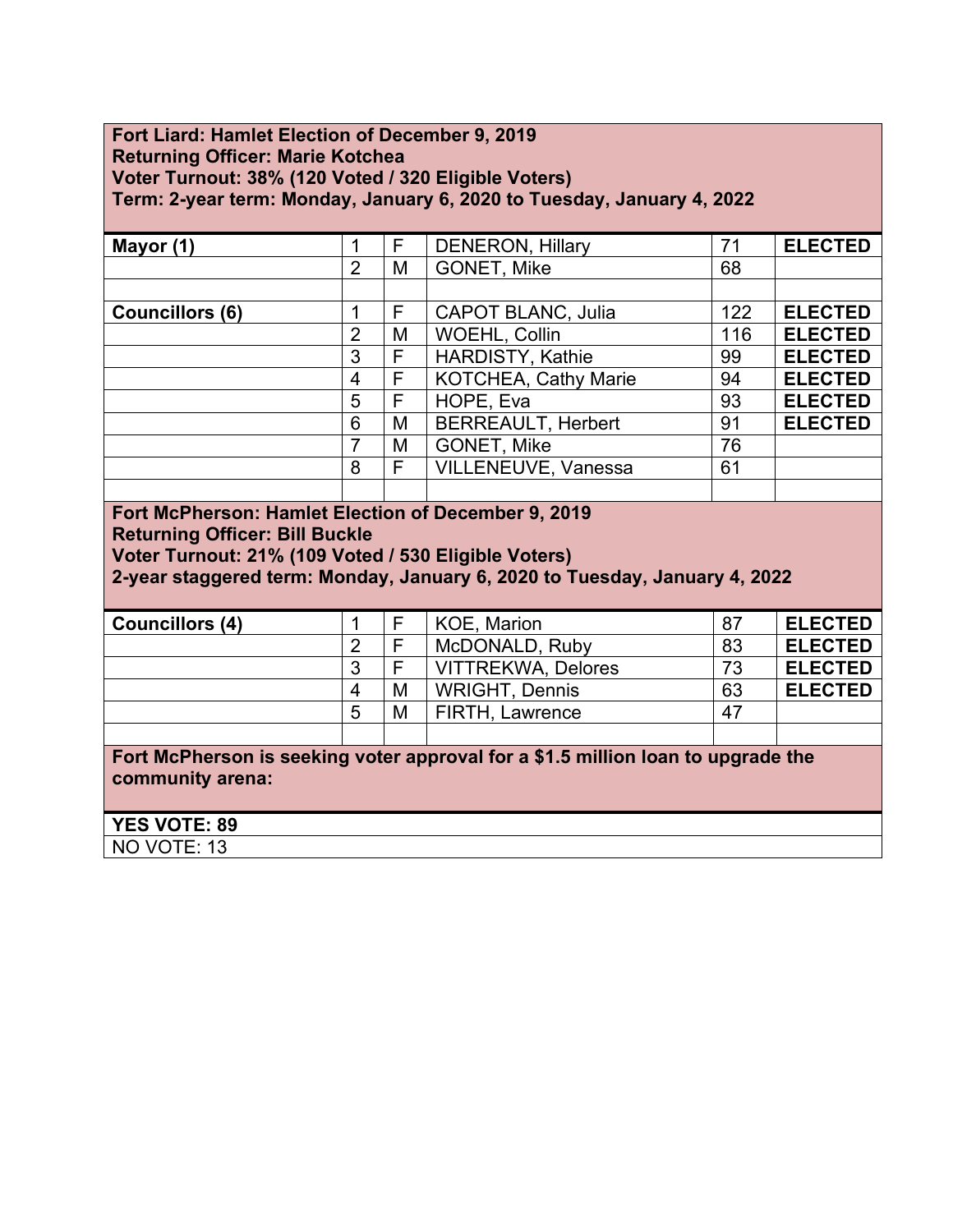#### **Fort Resolution: Hamlet Election of December 9, 2019 Returning Officer: Antoinette Lafferty Voter Turnout: 68% (232 Voted / 342 Eligible Voters) 2-year staggered term: Monday, January 6, 2020 to Tuesday, January 4, 2022**

| Mayor (1)              |                | M | <b>SIMON, Patrick</b>   | 128 | <b>ELECTED</b> |
|------------------------|----------------|---|-------------------------|-----|----------------|
|                        | $\overline{2}$ | M | <b>BALSILLIE, Louis</b> | 103 |                |
|                        |                |   |                         |     |                |
| <b>Councillors (3)</b> |                |   | HUNTER-McKay, Tammy     | 133 | <b>ELECTED</b> |
|                        | $\overline{2}$ | M | <b>FABIEN, Frank</b>    | 111 | <b>ELECTED</b> |
|                        | 3              |   | LAFFERTY, Erica         | 98  | <b>ELECTED</b> |
|                        | 4              | M | SIMON, Wilfred          | 95  |                |
|                        | 5              | M | <b>BOUCHER, Kevin</b>   | 70  |                |

**Sachs Harbour: Hamlet Election of December 9, 2019 Returning Officer: Adella Carpenter Voter Turnout: 57% (39 Voted / 69 Eligible Voters) 2-year staggered term: Monday, January 6, 2020 to Tuesday, January 4, 2022. 1-year term: Monday, January 6, 2020 to Monday, January 4, 2021.** 

**2-year staggered term for 3 candidates & 1-year term for 2 candidates due to 2 councillor resignations. The Mayor's seat will be for a 1-year term due to a mayoral appointment when Mayor Floyd Lennie passed away early in his 2-year term.**

| Mayor (1)              |                | M | ANIKINA, Norman (1 year)  | 25 | <b>ELECTED</b> |
|------------------------|----------------|---|---------------------------|----|----------------|
|                        | $\overline{2}$ | M | WOLKI, Kyle               | 12 |                |
|                        |                |   |                           |    |                |
| <b>Councillors (5)</b> |                |   | GREEN, Sharan (2 years)   | 30 | <b>ELECTED</b> |
|                        | $\overline{2}$ |   | KEOGAK, Donna (2 years)   | 27 | <b>ELECTED</b> |
|                        | 3              |   | KEOGAK, Angella (2 years) | 25 | <b>ELECTED</b> |
|                        | $\overline{4}$ | M | GULLY, Wayne (1 year)     | 24 | <b>ELECTED</b> |
|                        | 5              | F | LUCAS, Shelby (1 year)    | 16 | <b>ELECTED</b> |
|                        | 6              | M | WOLKI, Kyle               | 12 |                |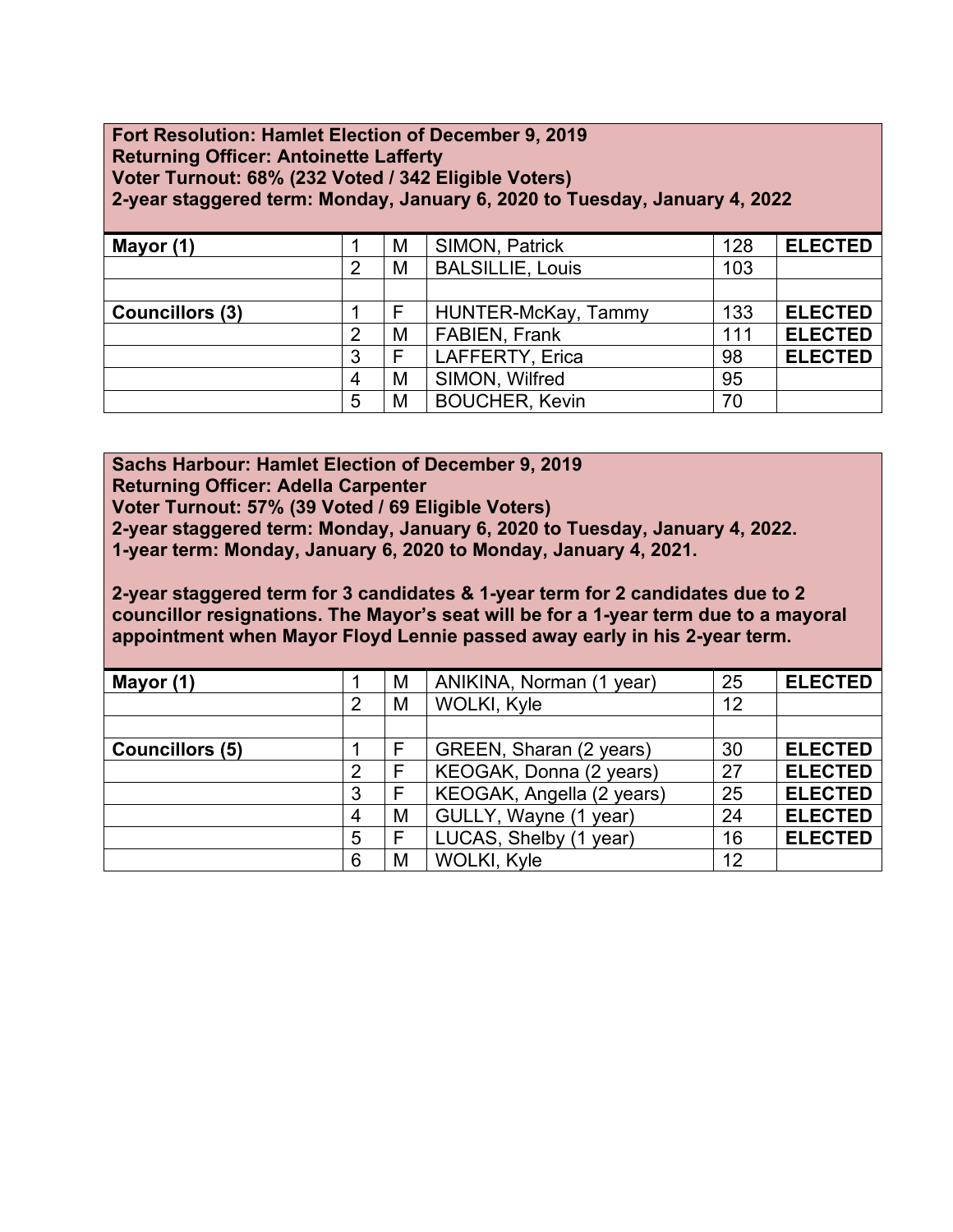**Tuktoyaktuk: Hamlet Election of December 9, 2019 Returning Officer: Shawn Stuckey 2-year staggered term: Monday, January 6, 2020 to Tuesday, January 4, 2022. 1-year term: Monday, January 6, 2020 to Monday, January 4, 2021.** 

**2-year staggered term for four candidates, & 1-year term for one candidate due to previous councillor ineligibility. 1-year term to be determined in January 2020.**

| Mayor (1)              |   |   | ELIAS, Erwin            | <b>ACCLAIMED</b> |
|------------------------|---|---|-------------------------|------------------|
| (Acclaimed)            |   |   |                         |                  |
|                        |   |   |                         |                  |
| <b>Councillors (5)</b> |   |   | <b>GRUBEN, Jeannie</b>  | <b>ACCLAIMED</b> |
| (Acclaimed)            | 2 | F | JACOBSON-MASUZUMI,      | <b>ACCLAIMED</b> |
|                        |   |   | Georgina                |                  |
|                        | 3 | M | NASOGALUAK, Joe         | <b>ACCLAIMED</b> |
|                        | 4 | M | POKIAK, James           | <b>ACCLAIMED</b> |
|                        | 5 | M | <b>RADDI Sr. Dennis</b> | <b>ACCLAIMED</b> |

**Ulukhaktok: Hamlet Election of December 9, 2019**

**Returning Officer: Peter Enitilo**

**Voter Turnout: 38% (107 Voted / 278 Eligible Voters)**

**2-year staggered term: Monday, January 6, 2020 to Tuesday, January 4, 2022.**

**1-year term: Monday, January 6, 2020 to Monday, January 4, 2021.** 

**2-year staggered term for four candidates, & 1-year term for one candidate due to councillor resignation.**

| <b>Councillors (5)</b> |    | F | KUPTANA, Sarah (2 years)    | 66 | <b>ELECTED</b> |
|------------------------|----|---|-----------------------------|----|----------------|
|                        | 2  | F | JOSS, Kimberly (2 years)    | 62 | <b>ELECTED</b> |
|                        | 3  | F | OKHEENA, Denise (2 years)   | 61 | <b>ELECTED</b> |
|                        | 4  | F | OKHEENA, Mary K. (2 years)  | 53 | <b>ELECTED</b> |
| 1-year term            | 5  | F | KLENGENBERG, Delma (1 year) | 51 | <b>ELECTED</b> |
|                        | 6  | F | <b>ALANAK, Connie</b>       | 44 |                |
|                        | 7  | F | OLIKTOAK, Mollie            | 39 |                |
|                        | 8  | F | EKPAKOHAK, Jean             | 37 |                |
|                        | 9  | F | EKOOTAK, Helena             | 29 |                |
|                        | 10 | M | NILGAK, Joe                 | 20 |                |
|                        | 11 | F | <b>INUKTALIK, Celine</b>    | 19 |                |
|                        | 12 | M | AKHIATAK, Jack              | 17 |                |